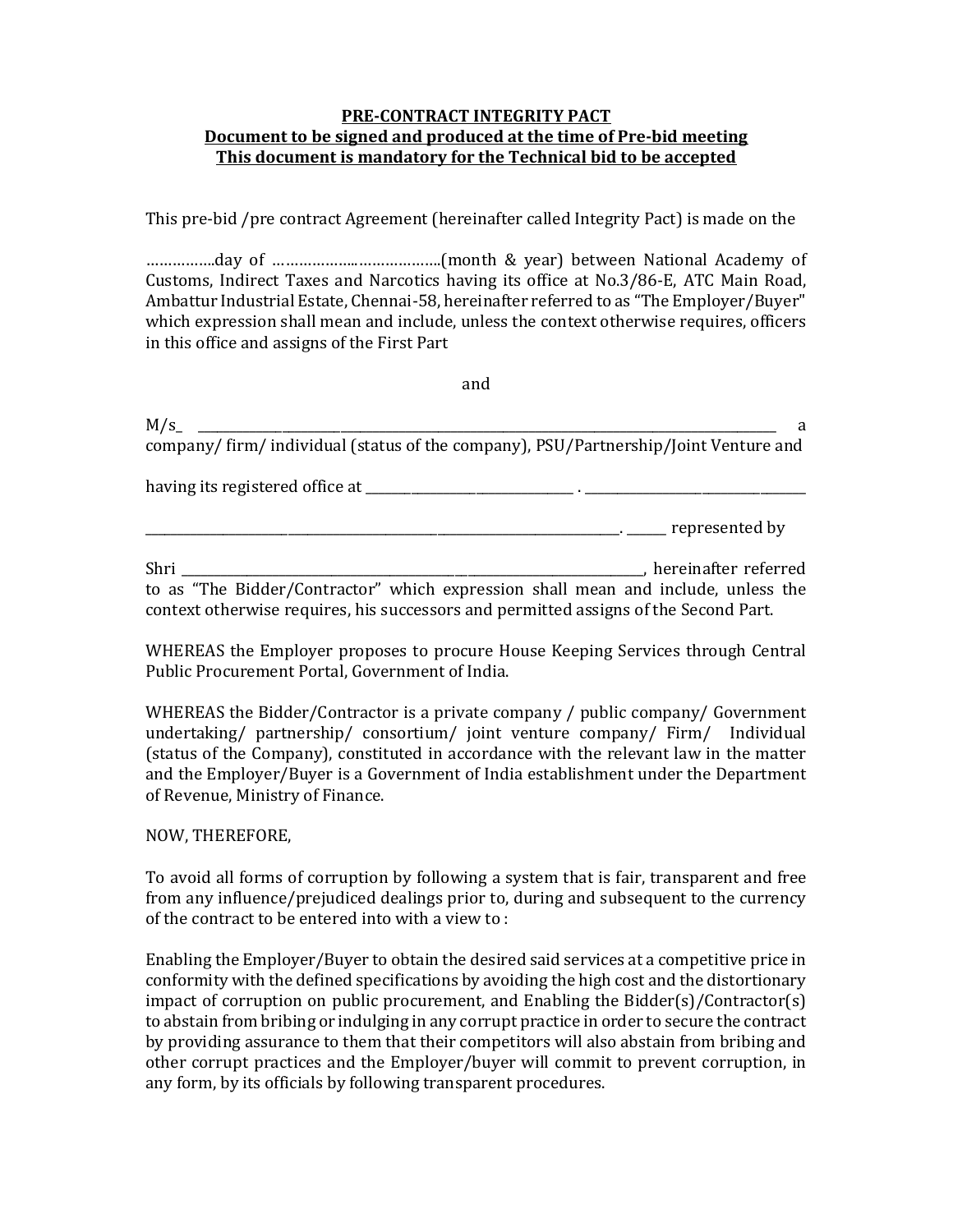The parties here by agree to enter into this Integrity Pact & agree as follows:

## 1.0 Commitments of the Employer

1.1 The Employer undertakes that no official of the Employer, connected directly or indirectly with the contract, will demand, take a promise for or accept, directly or through intermediaries, any bribe, consideration, gift, reward, favour or any material or immaterial benefit or any other advantage from the Bidder/Contractor, either for themselves or for any person, organization or third party related to the contract in exchange for an advantage in the bidding process, bid evaluation, contracting or implementation process related to the contract.

1.2 The Employer will, during the pre-contract stage, treat all the Bidders/Contractors alike, and will provide to all the Bidders/Contractors the same information and will not provide any such information to any particular Bidder/Contractor which could afford an advantage to that particular Bidder/Contractor in comparison to other Bidders/Contractors.

1.3 All the officials of the Employer will report to the appropriate Authority any attempted or completed breaches of the above commitments as well as any substantial suspicion of such a breach.

2.0 In case any such preceding misconduct on the part of such official(s) is reported by the Bidder to the Employer with full and verifiable facts and the same is prima facie found to be correct by the Employer, necessary disciplinary proceedings, or any other action as deemed fit, including criminal proceedings may be initiated by the Employer and such a person shall be debarred from further dealings related to the contract process. In such a case while an enquiry is being conducted by the Employer the proceedings under the contract would not be stalled.

3.0 Commitments of the Bidder(s)/Contractor(s): The Bidder(s)/Contractor(s) commits itself to take all measures necessary to prevent corrupt practices, unfair means and illegal activities during any stage of its bid or during any pre-contract or post-contract stage in order to secure the contract or in furtherance to secure it and in particular commit itself to the following :

3.1 The Bidder(s)/Contractor(s) will not offer, directly or through intermediaries, any bribe, gift, consideration, reward, favour, any material or immaterial benefit or other advantage, commission, fees, brokerage or inducement to any official of the Employer, connected directly or indirectly with the bidding process, or to any person, organization or third party related to the contract in exchange for any advantage in the bidding, evaluation, contracting and implementation/completion of the contract.

3.2 The Bidder/Contractor further undertakes that it has not given, offered or promised to give, directly or indirectly any bribe, gift consideration, reward, favour, any material or immaterial benefit or other advantage, commission, fees, brokerage or inducement to any official of the Employer or otherwise in procuring/awarding the Contract or forbearing to do or having done any act in relation to the obtaining or execution of the contract or any other contract with Employer for showing or forbearing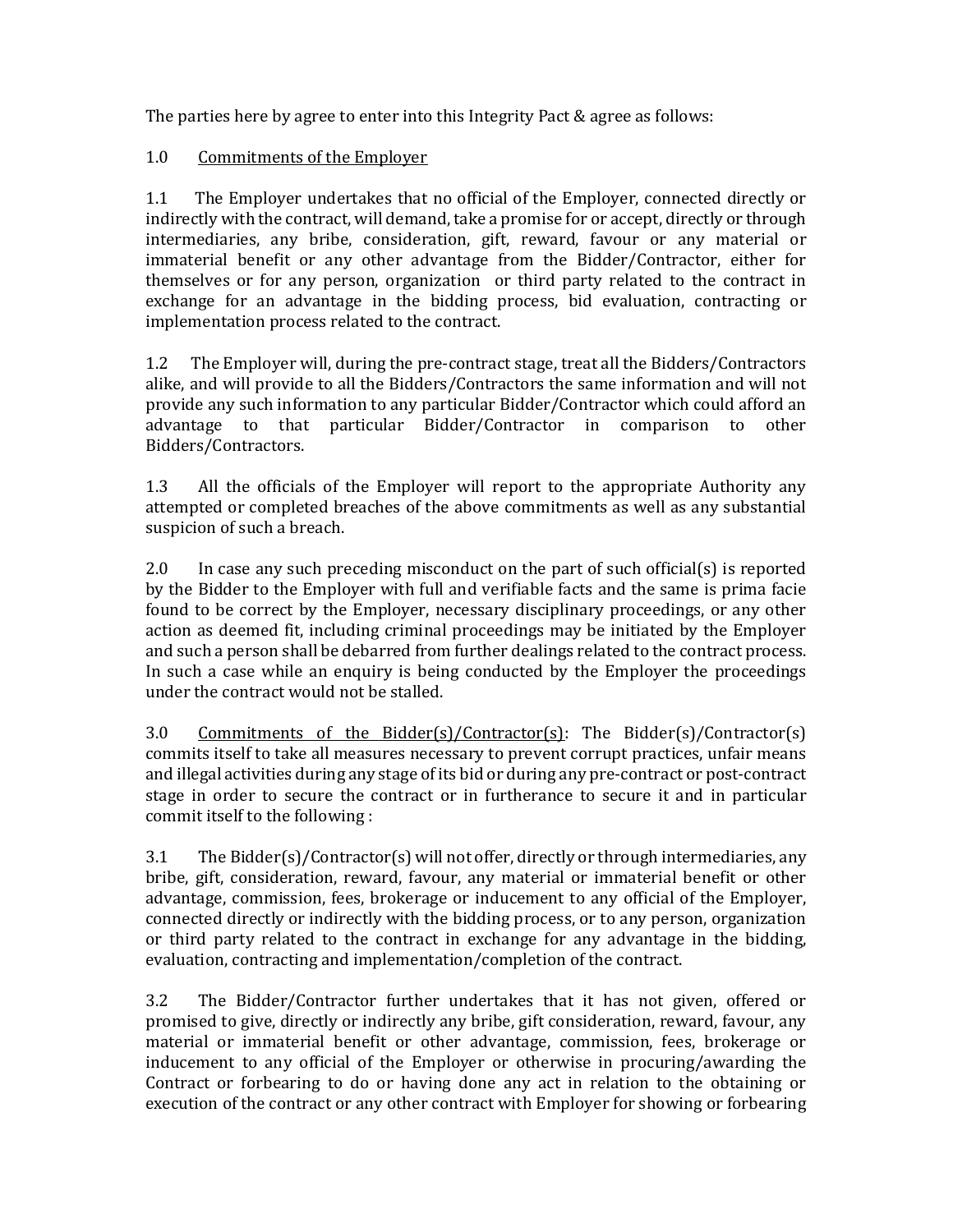to show favour or disfavour to any person in relation to the contract or any other contract with Employer.

3.3 The Bidder(s)/Contractor(s) shall disclose the name and address of agents and representatives and Indian Bidder(s)/Contractor(s) shall disclose their foreign principals or associates.

3.4 The Bidder(s)/Contractor(s) shall disclose the payments to be made by them to agents/brokers or any other intermediary, in connection with this bid/contract.

3.5 The Bidder, either while presenting the bid or during pre-contract negotiations or before signing the contract, shall disclose any payments he has made, is committed to or intends to make to officials of the Employer or their family members, agents, brokers or any other intermediaries in connection with the contract and the details of services agreed upon for such payments.

3.6 The Bidder/Contractor will not collude with other parties interested in the contract to impair the transparency, fairness and progress of the bidding process, bid evaluation, contracting and implementation of the contract.

3.7 The Bidder/Contractor will not accept any advantage in exchange for any corrupt practice, unfair means or illegal activities.

3.8 The Bidder/Contractor shall not use improperly, for purposes of competition or personal gain, or pass on to others, any information provided by the Employer as part of the business/work relationship, regarding plans, technical proposals, technical know & how and business details, including information contained in electronic data carrier. The Bidder/Contractor also undertakes to exercise due and adequate care lest any such information is divulged.

3.9 The Bidder(s)/Contractor(s) commits to refrain from giving any complaint directly or through any other manner without supporting it with full and verifiable facts.

3.10 The Bidder(s)/Contractor(s) shall not instigate or cause to instigate any third person to commit any of the actions mentioned above.

3.11 If the Bidder/Contractor or any employee of the Bidder/Contractor or any person acting on behalf of the Bidder/Contractor, either directly or indirectly, is a relative of any of the officers of the Employer, or alternatively, if any relative of an officer of the Employer has financial interest/stake in the Bidder(s)/Contractor(s) firm (excluding Public Ltd. Company listed on Stock Exchange), the same shall be disclosed by the Bidder/Contractor at the time of filling of tender.

3.12 The term 'relative' for this purpose would be as defined in Section 2(77) of the Companies Act 2013.

3.13 The Bidder(s)/Contractor(s) shall not lend to or borrow any money from or enter into any monetary dealings or transactions, directly or indirectly, with any employee of the Employer.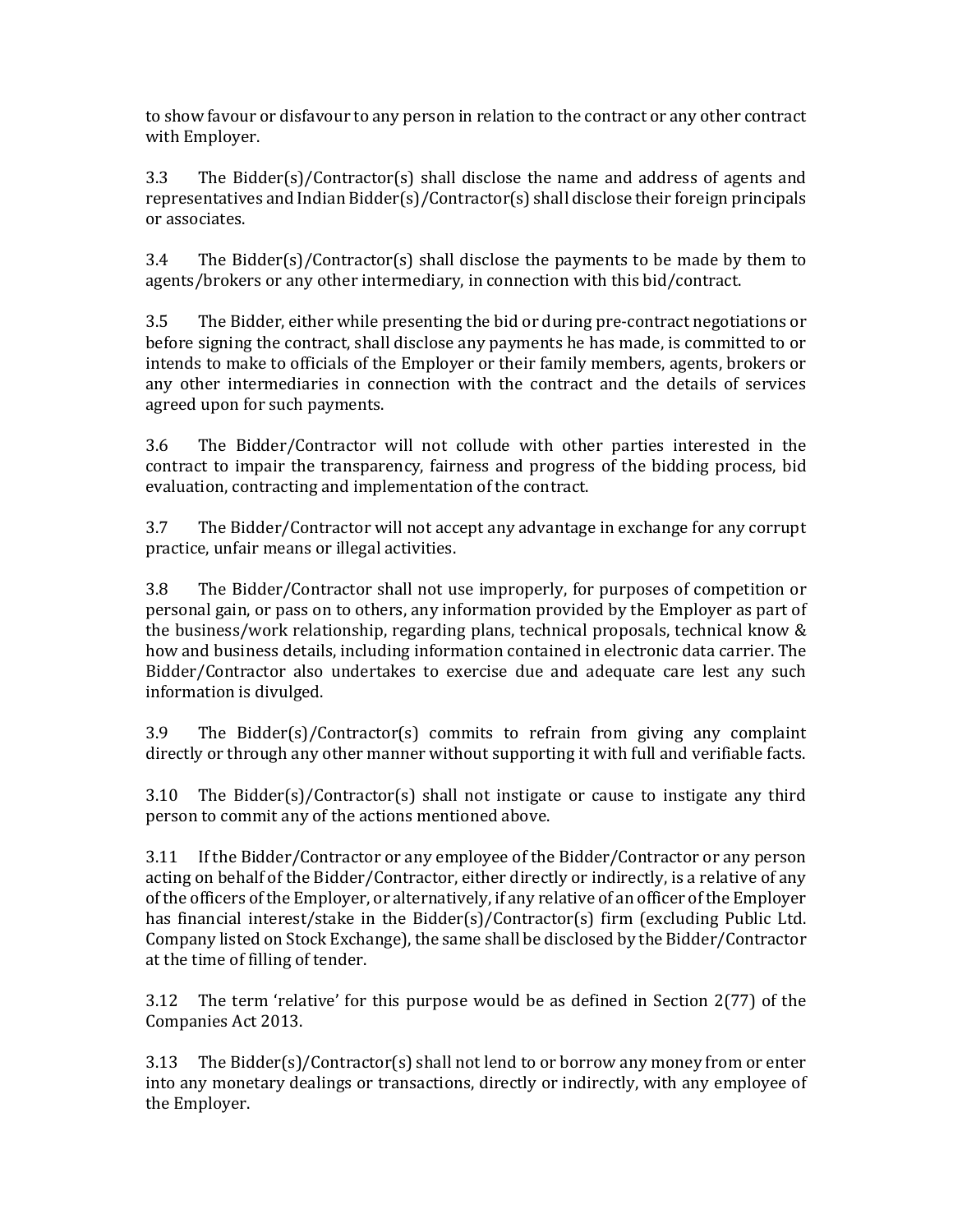3.14 The representative of the Bidder(s)/ Contractor(s) signing Integrity Pact shall not approach the Courts while representing the matters to IEMs and he/she will wait their decision in the matter.

3.15 In case of sub-contracting, the bidder/principal contractor shall take the responsibility of the adoption of IP by the sub-contractor

4.0 Previous Transgression: The Bidder(s)/Contractor(s) declares that no previous transgression occurred in the last three years immediately before signing of this Integrity Pact, with any other company in any country in respect of any corrupt practices envisaged hereunder or with any Public Sector Enterprise in India or any Government Department in India.

5.0 Earnest Money / Security Deposit: The provision regarding Earnest Money/Security Deposit as detailed in the Notice Inviting Tender (NIT) and Instruction to Bidders (ITB) section of the Bid Document is to be referred.

## 6.0 Sanctions for Violations

6.1 Any breach of the aforesaid provisions by the Bidder/Contractor or anyone employed by it or acting on its behalf shall entitle the Employer to initiate all or any one of the following actions, wherever required:

- i. To immediately call off the pre contract negotiations without assigning any reason or giving any compensation to the Bidder/Contractor. However, the proceedings with the other Bidder(s)/Contractor(s) would continue.
- ii. The Earnest Money Deposit (in pre-contract stage) and/or Security Deposit/Performance Bond (after the contract is Signed) shall stand forfeited either fully or partially, as decided by the Employer and the Employer shall not be required to assign any reason thereof.
- iii. To immediately cancel the contract, if already signed, without giving any compensation to the Contractor. The Bidder/Contractor shall be liable to pay compensation for any loss or damage to the Employer resulting from such cancellation/rescission and the Employer shall be entitled to deduct the amount so payable from the money(s) due to the Bidder/Contractor.
- iv. To encash the Bank guarantee, in order to recover the dues if any by the Employer, along with interest as per the provision of contract.
- v. To debar the Bidder/Contractor from participating in future bidding processes of NACIN which may be further extended at the discretion of the Employer.
- vi. To recover all sums paid in violation of this Pact by Bidder(s)/Contractor(s) to any middleman or agent or broker with a view to securing the contract.
- vii. In cases where irrevocable Letters of Credit have been received in respect of any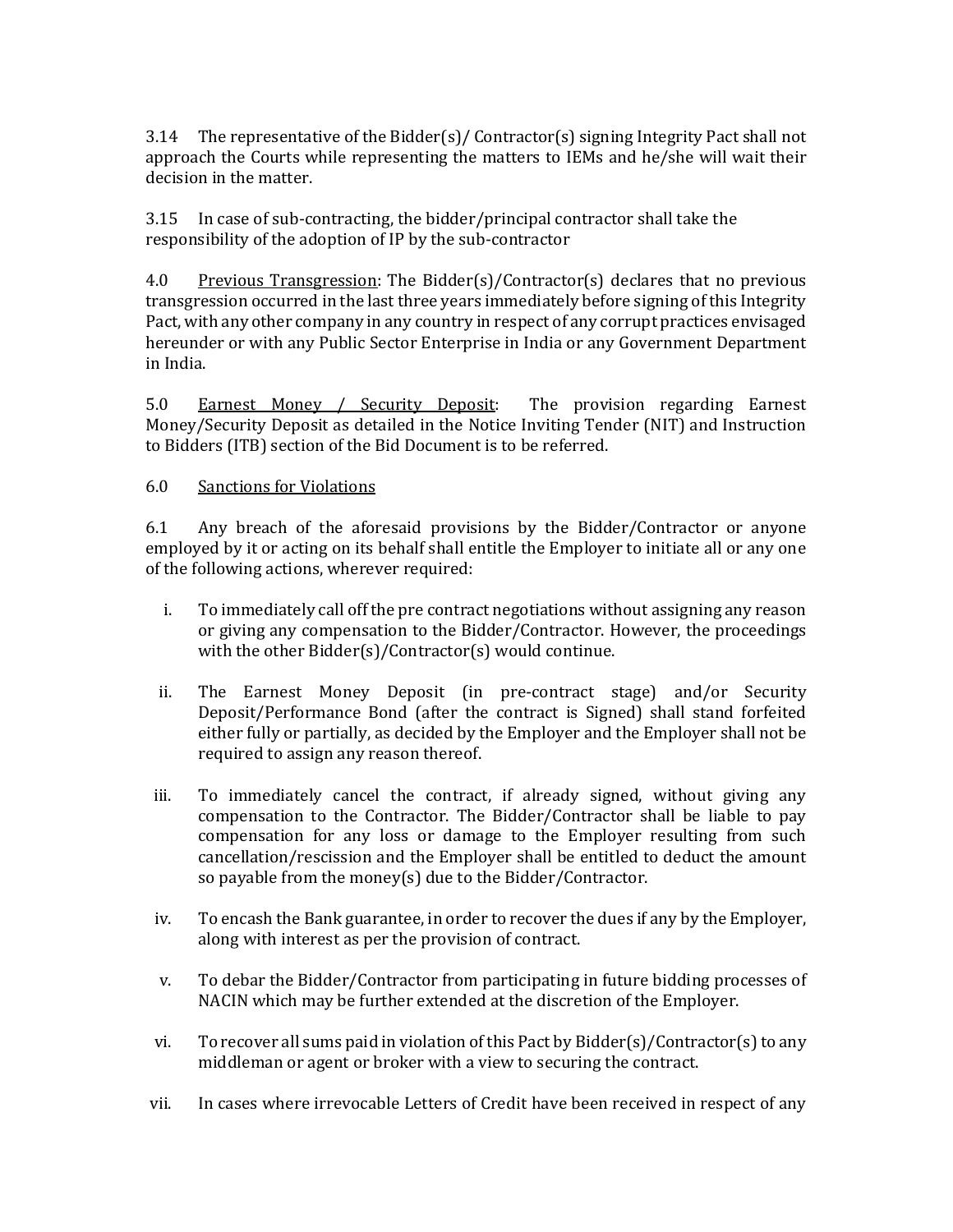contract signed by the Employer with the Bidder/ Contractor, the same shall not be opened/operated.

viii. Forfeiture of Performance Security in case of a decision by the Employer to forfeit the same without assigning any reason for imposing sanction for violation of this Pact.

6.2 The Employer will be entitled to take all or any of the actions mentioned at para 6.1 (i) to (viii) of this Pact also on the Commission by the Bidder/Contractor or any one employed by it or acting on its behalf (whether with or without the knowledge of the Bidder/Contractor), of an offence as defined in Chapter IX of the Indian Penal Code, 1860 or Prevention of Corruption Act, 1988 or any other statute enacted for prevention of corruption.

6.3 The decision of the Employer to the effect that a breach of the provisions of this Pact has been committed by the Bidder/Contractor shall be final and conclusive on the Bidder/Contractor.

7.0 Facilitation of Investigation: In case of any allegation of violation of any provisions of this Pact or payment of commission, the Employer or its agencies shall be entitled to examine all the documents including the Books of Accounts of the Bidder/Contractor and the Bidder/Contractor shall provide necessary information and documents in English and shall extend all possible help for the purpose of such examination.

8.0 Law and Place of Jurisdiction: This Pact is subject to Indian Law. The place of performance and jurisdiction is the Office of the Employer, i.e. Chennai (Tamil Nadu). The arbitration clause provided in the tender document/contract shall not be applicable for any issue/dispute arising under Integrity Pact.

9.0 Other Legal Actions: The actions stipulated in this Integrity Pact are without prejudice to any other legal action that may follow in accordance with the provisions of the extant law in force relating to any civil or criminal proceedings.

10.0 Changes and supplements as well as termination notice need to be made in writing.

11.0 If the Contractor is a partnership or a consortium or a joint venture, this pact must be signed by all partners of the consortium/joint venture.

12.0 Validity:

12.1 The validity of this Integrity Pact shall be from date of its signing and extend upto 5 years or the complete execution of the contract to the satisfaction of both the Employer and the Bidder/Contractor/Seller, including warranty period & Defect Liability period as the case may be, whichever is later. In case the bidder is unsuccessful, this Integrity Pact shall expire after six months from the date of the signing of the contract.

12.2 Should one or several provisions of this Pact turn out to be invalid, the remainder of this Pact shall remain valid. In this case, the parties will strive to come to an agreement